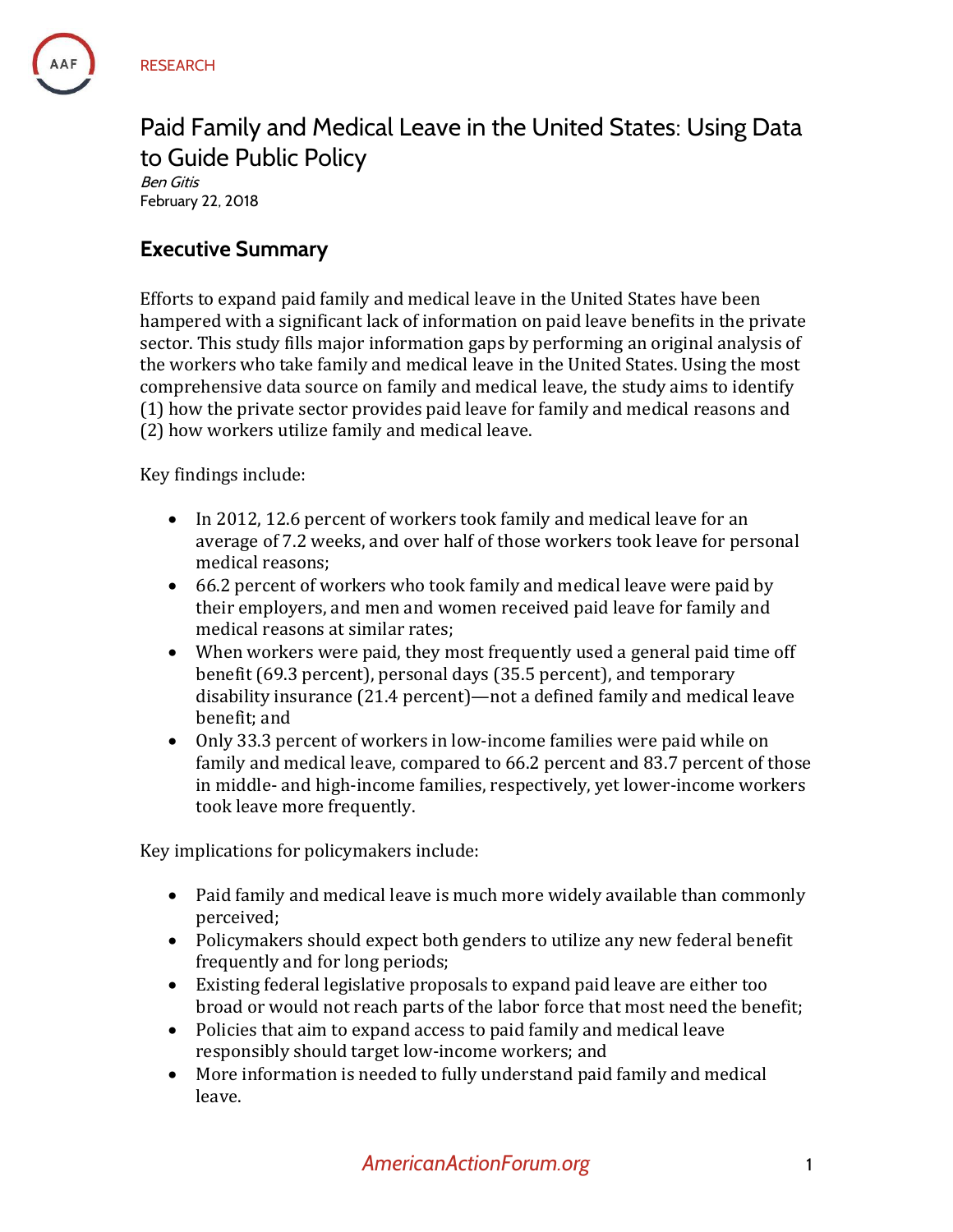### **Introduction**

In recent years, efforts to expand access to paid family and medical leave have gained traction across the political spectrum. Politicians from both parties make arguments similar to the one made by New York Senator Kirsten Gillibrand, who has said, "We need a national, gender-neutral paid leave policy in this country, so that every woman and man who works in America has access to paid leave when they need it—not just the 14 percent who are lucky enough to have it today." $1$ 

Thus far, however, the conversation over the best way for the government to expand the benefit has been devoid of any reasonable understanding of the extent of paid leave in the private sector and how workers use it. For instance, Senator Gillibrand's 14 percent statistic, a common feature of the debate, comes from the Bureau of Labor Statistics (BLS). Yet, the statistic only refers to the portion of workers in 2016 who were offered a defined paid family leave benefit specifically to care for a new child or a seriously ill family member. In reality, workers utilize other forms of paid leave for family and medical reasons, the most common of which is a general paid time off (PTO) benefit. Consequently, two-thirds of workers are paid by their employers when they take family and medical leave.

The data that should be driving policy is clearly missing from the debate. As a result, policymakers have considered a range of solutions, but they lack the information needed to decide the appropriate action to take. Specifically, they are left with three categories of important questions. (1) To what extent is the private sector already taking care of this issue? Are there certain types of workers who tend to receive paid leave for family and medical reasons and certain types who do not? (2) How should we expect workers to utilize paid family and medical leave under each proposal? How often would workers use it and for how long? Would men and women use it differently? For which reasons would workers most likely use the benefit? (3) How would firms react to a federal paid family and medical leave policy? Would they replace their current paid leave benefits with a benefit funded by the public? Would firms become more likely to discriminate against workers they anticipate utilizing paid family and medical leave (i.e., women in their late twenties and early thirties)?

Without better data, policymakers are unable to address these questions and assess the best way to expand access to paid family and medical leave. Fortunately, there is one comprehensive survey on family and medical leave that could provide a basis to begin answering these questions. In 2012, Abt Associates surveyed workers who took family and medical leave, asking questions related to the reasons for their leave, their paid leave compensation, the length of their leave, and the types of benefits they used.

This study performs an original analysis of that survey to fill the major information gaps surrounding paid family and medical leave, and to begin addressing the first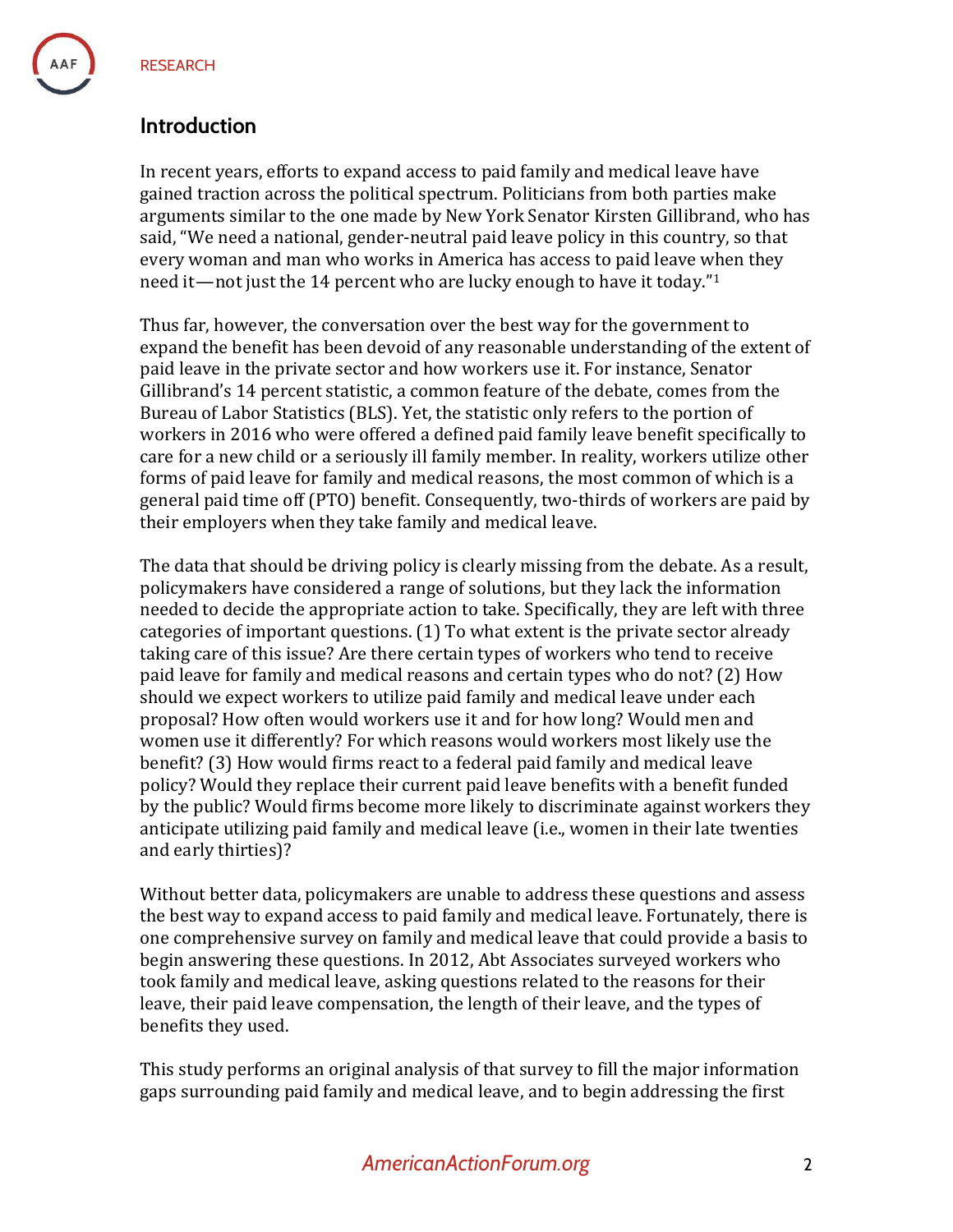two categories of questions. (This study does not address the third set of questions because there are no data available for analysts to even begin tackling it.) On the first category (access to paid leave in the private sector), it finds that in 2012, 66.2 percent of those who took family and medical leave were paid. Of those who were paid, 71.3 percent were paid their full regular earnings. Workers who were guaranteed job protection by the Family and Medical Leave Act were more likely to be paid while on family and medical leave. When workers were paid, 69.3 percent used a general PTO benefit. Yet, workers in low-income families consistently lacked access to paid leave. Only 33.3 percent of those with family incomes below \$30,000 were paid when on family and medical leave, while 66.2 percent of those in families earning between \$30,000 and \$75,000 were paid, as were 83.7 percent of those in families earning above \$75,000.

On the second category of questions (how workers use paid leave benefits), the study finds that 12.6 percent of workers took family and medical leave in 2012. Meanwhile, workers who were guaranteed job protection by federal law took family and medical leave more frequently than workers who were not. Workers took family and medical leave for lengthy periods of time, averaging just over 7 weeks in 2012. Finally, while leave-taking patterns were mostly similar across genders, men tended to take shorter leaves than women.

These statistics only begin to provide the information required to analyze fully the merits of each policy solution. That said, they do indicate that paid leave is widely available in the private sector, and that workers would likely use a public benefit frequently and for long periods of time. This suggests that any publicly funded universal benefit would be both unnecessary and costly. Meanwhile, low-income workers are very unlikely to receive any paid leave. Thus, a paid-leave policy would be most effective if it were to target benefits to the lower end of the income distribution.

# **What Are America's Family and Medical Leave Laws and What Has Been Proposed by Policymakers?**

Before diving into the new data, it is important to clarify the language surrounding paid family and medical leave and understand current family and medical leave laws in the United States. The term "paid family and medical leave" refers to paid leave to care for a new child ("parental leave"), to care for a family member with a serious medical condition ("family care leave"), and to recover from one's own serious medical condition ("medical leave"). Not included in paid family and medical leave is paid sick leave, which is generally a few paid days off to recover from a short-term illness.

In the United States, there is only one federal law governing family and medical leave. Under the Family and Medical Leave Act of 1993 (FMLA), certain workers are allowed up to 12 weeks of unpaid, job-protected parental, family care, and medical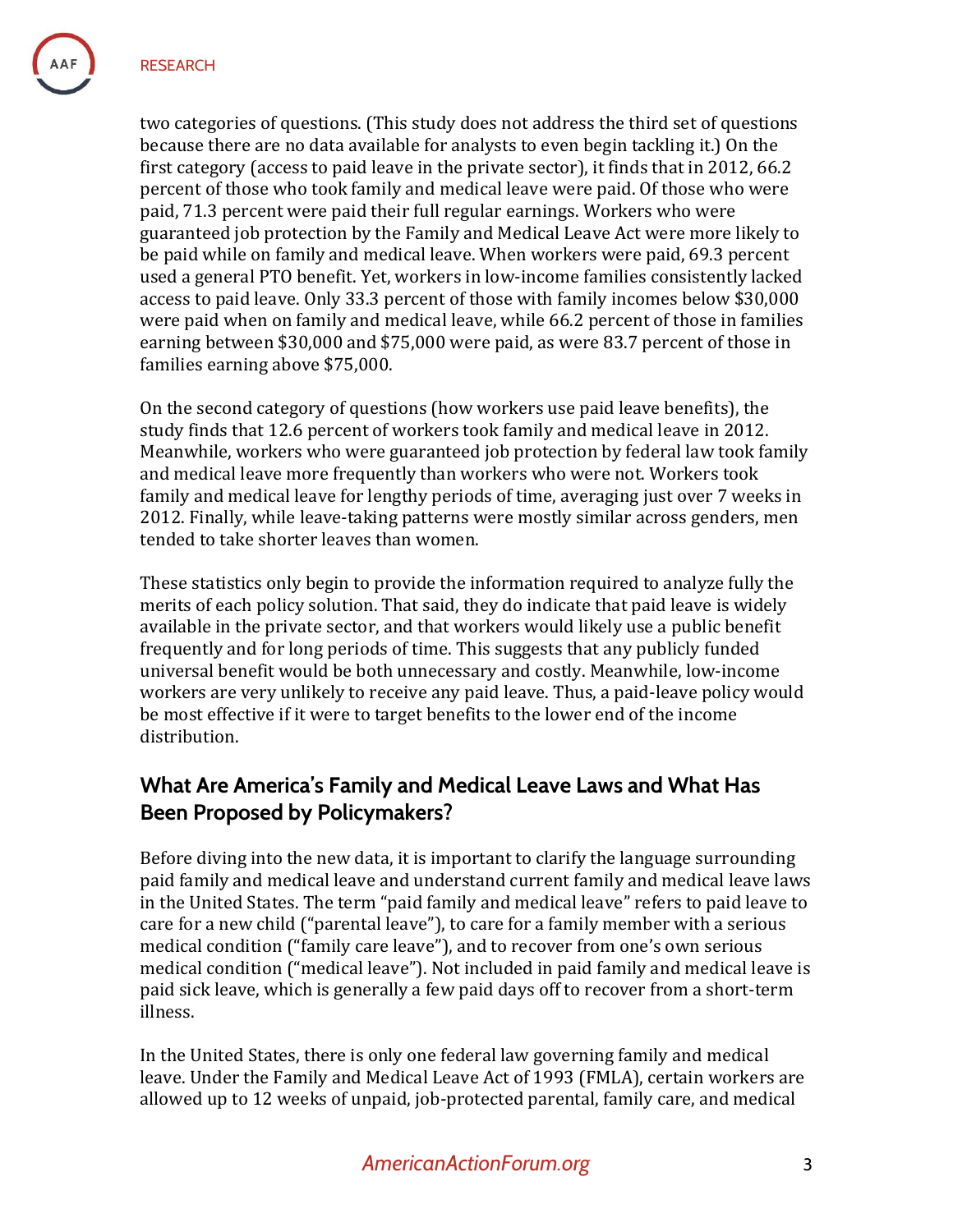leave.<sup>2</sup> To be eligible for the FMLA's 12 weeks of job protection, an employee must have worked continuously for their employer for at least one year and worked at least 1,250 hours within that year. In addition, the business must employ at least 50 workers within a 75-mile radius. Under these criteria, 59 percent of the workforce qualifies for the job protection guaranteed by the FMLA.<sup>3</sup>

Although the FMLA protects the jobs of certain workers, there are no federal laws that guarantee workers are paid during their time away from work. In fact, the United States is the only developed country that does not guarantee workers some form of paid leave.<sup>4</sup> A handful of states, however, do offer paid family and medical leave programs. State policymakers in California, New Jersey, New York,<sup>5</sup> and Rhode Island have adopted social insurance models that guarantee universal paid family and medical leave. These four states each provide several weeks of paid leave by distributing payments through state trust funds that are financed with payroll taxes. The benefits are generally set at a fixed percentage of a worker's usual weekly earnings up to a cap. In California, for instance, workers receive 60 percent to 70 percent of their weekly earnings with a 2018 maximum benefit of \$1,216 per week.<sup>6</sup> The District of Columbia and the state of Washington recently passed bills that use the same social insurance model to provide paid leave, which will be implemented over the next few years.

Given increasing public interest in expanding paid family leave, a mix of proposals have come forward from across the political spectrum. On the left, Senator Kirsten Gillibrand's Family and Medical Insurance Leave (FAMILY) Act would use the social insurance approach currently employed in California, New Jersey, New York, and Rhode Island. <sup>7</sup> In particular, it would provide 12 weeks of paid family and medical leave by creating a trust fund that would be financed with a 0.4 percent payroll tax, split between employers and employees. For those 12 weeks, the federal government would provide benefits equal to two-thirds of regular earnings. Lowwage workers would receive a minimum monthly benefit of \$580 (even if twothirds of earnings are below that amount) and high-wage workers would receive a maximum monthly benefit of \$4,000 (even if two-thirds of their earnings are above that amount).

On the right, a series of separate proposals would either reward companies for providing paid family and medical leave, increase workplace flexibility, or help families afford time away from work. Most prominently, a proposal to provide businesses tax credits was included in the tax reform bill that President Trump signed into law at the end of 2017.<sup>8</sup> Under a two-year pilot program, the federal government is starting to give tax credits to businesses that provide at least two weeks of paid family and medical leave. Originally conceived by Senator Deb Fischer in the Strong Families Act, the tax credit ranges from 12.5 percent to 25 percent of the cost of each hour of paid leave, depending on how much a worker's regular earnings the benefit replaces. The government covers 12.5 percent of the benefit's costs if workers receive half of their regular earnings and up to 25 percent if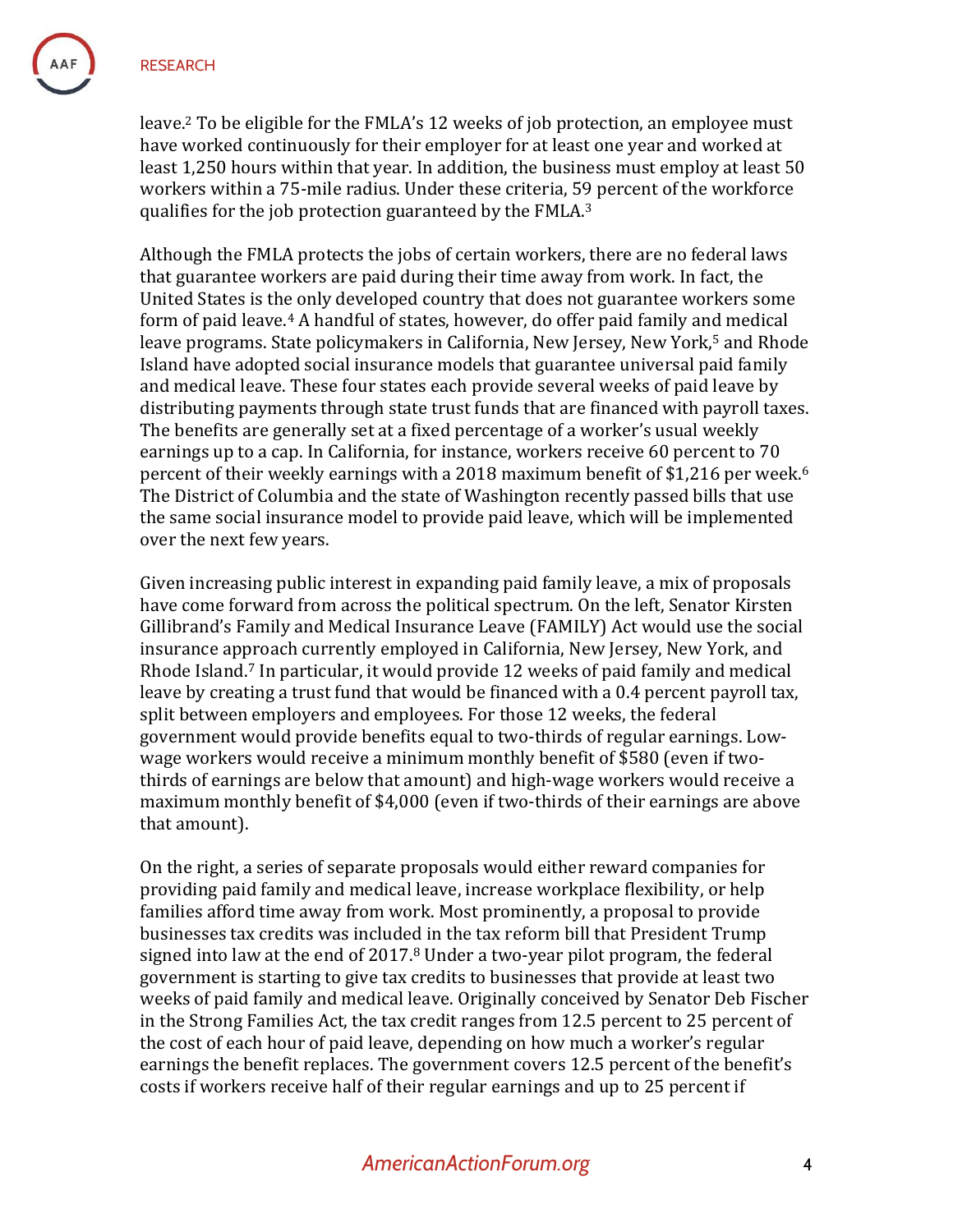

workers receive their entire regular earnings. Businesses are also only able to apply the credit toward workers who earn below \$72,000 per year. 9

A few other conservative or bipartisan proposals are noteworthy as well. Representative Martha Roby's Working Families Flexibility Act would allow workers to accrue paid time off for working overtime in lieu of additional pay.<sup>10</sup> Representative John Katko's bipartisan Working Parents Flexibility Act would allow employers to offer workers the option to divert a portion of their pretax earnings into a parental leave savings account similar to a 401(k) retirement savings account. <sup>11</sup> Finally, Representative Mimi Walters introduced the Workflex in the 21st Century Act, which would reward employers that provide sufficient paid time off and workplace flexibility by exempting them from local and state paid leave mandates. To be exempt, employers would have to provide their paid leave benefits to both full-time and part-time workers, and the minimum paid leave required would vary by employer size.<sup>12</sup>

# **Popular Statistics on Paid Family and Medical Leave Are Incomplete**

Currently, the go-to source for examining paid leave in the private sector is the Bureau of Labor Statistics' (BLS) National Compensation Survey (NCS). The NCS reports the frequency at which employers provide certain types of paid leave to their workers, and it is the basis for Senator Gillibrand's claim that only 14 percent of workers had paid leave in 2016. 13

Table 1 contains the frequency that workers were offered various paid leave benefits by their employers in 2017.

| <b>Paid Leave Benefit</b> | <b>All Workers</b> |  |
|---------------------------|--------------------|--|
| Family                    | 15                 |  |
| Vacation                  | 74                 |  |
| Holiday                   | 76                 |  |
| Sick                      | 72                 |  |
| Short-Term Disability     | 39                 |  |
| Long-Term Disability      | 34                 |  |
| Personal                  | 42                 |  |

Table 1: Percent of Civilian Workers Offered Paid Leave Benefits, 2017<sup>14</sup>

Senator Gillibrand's claim that only 14 percent of workers have paid leave refers to the NCS's estimate that only 14 percent of workers were offered a defined paid family leave benefit in 2016, which increased to 15 percent in 2017. Yet this is a very narrow definition of both paid leave for family and medical reasons and paid leave in general. According to the NCS, "paid family leave" is a benefit to be used specifically to care for a new child or a family member with a serious medical condition (parental and family care leave).<sup>15</sup> Excluded from this statistic is paid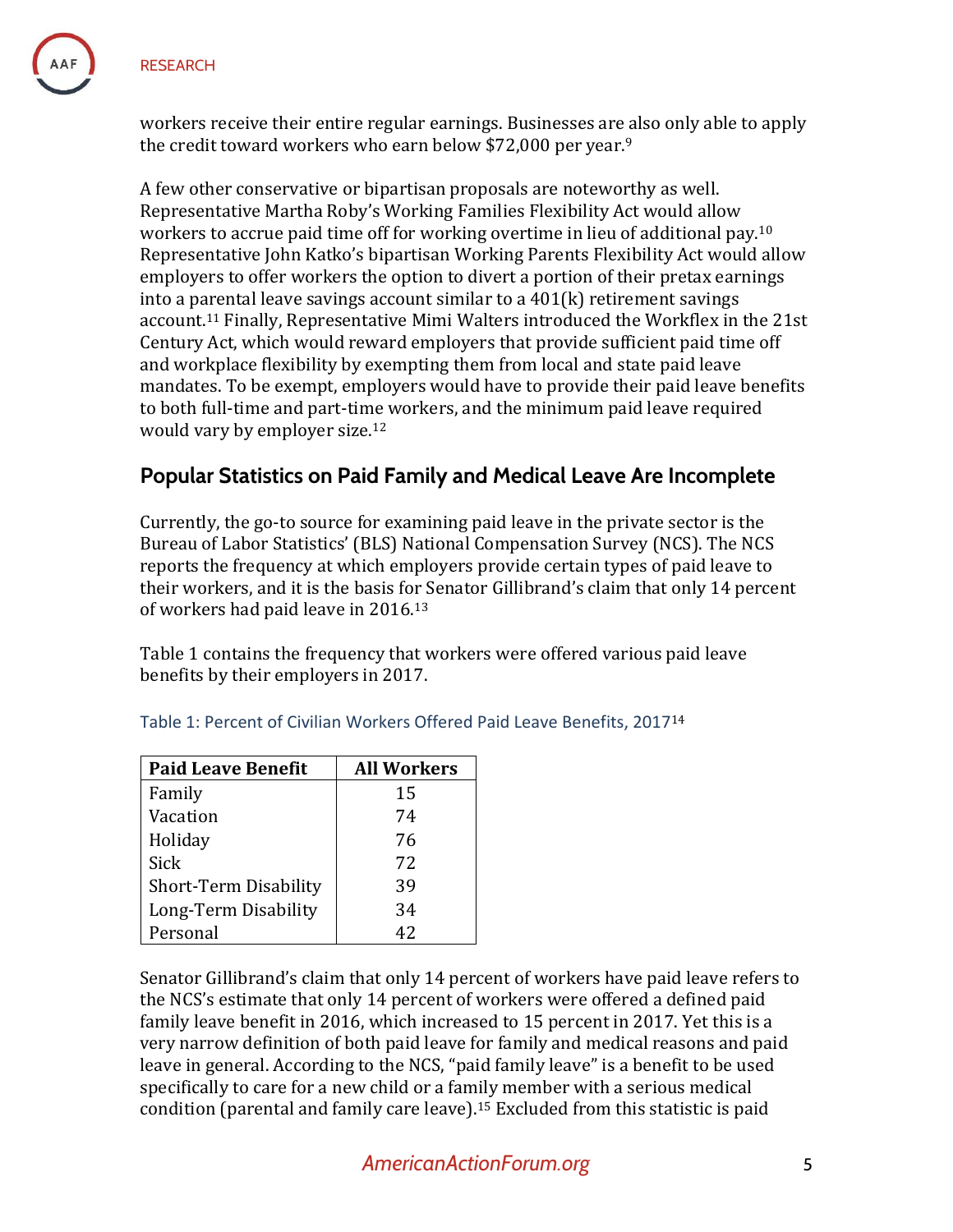leave to recover from one's own serious medical condition (medical leave). Moreover, this statistic does not account for the many other paid leave benefits that employers provide and are separately recorded by the NCS. For instance, 74 percent of workers have paid vacation, 72 percent have paid sick days, and 42 percent receive paid personal days. Additionally, over one-third of workers are offered short-term and long-term disability policies. The NCS also does not keep track of PTO, which is an increasingly common form of paid leave and is available to workers for any purpose, including family and medical leave.

Even more limiting is that the NCS does not provide any information about the paid leave benefits themselves. In particular, these data do not indicate the length of leave available or the generosity of the paid leave benefits offered by employers. The statistics also do not indicate how workers utilize the paid leave benefits that are offered to them. Specifically, they do not show how frequently and for how long workers utilize each type of paid leave benefit. Finally, they do not illustrate if, when requiring family and medical leave, workers without a defined paid family leave benefit can claim the other more common forms of paid leave (e.g., vacation and sick days). As a result, relying solely on the NCS to guide debate on paid family and medical leave is quite limiting.

As policymakers begin to address paid family and medical leave, they will be doing so with an incomplete understanding of the state of paid leave if they continue to rely on the NCS as a guide. Fortunately, one comprehensive and accessible survey sheds far more light on paid family and medical leave. In 2012, Abt Associates conducted a survey on behalf of the Department of Labor (DOL),<sup>16</sup> collecting important information on how many workers take family and medical leave, the reasons for and duration of their leave, their family income, and more. Although the survey has some limitations, the breadth of information provided makes it the best available resource for examining workers who take family and medical leave. Unless otherwise noted, the data that follow are from this survey.

# **How the Private Sector Provides Paid Family and Medical Leave**

To identify the need for government intervention and the type of policy that is merited, it is vital to understand how well the private sector already provides paid leave for family and medical reasons. For instance, a universal proposal like the FAMILY Act may be required if the employers fail to provide paid leave for family and medical reasons. Alternatively, if employers already give workers paid leave for family and medical reasons, then a more targeted or incentive-based approach may have greater merit than the FAMILY Act.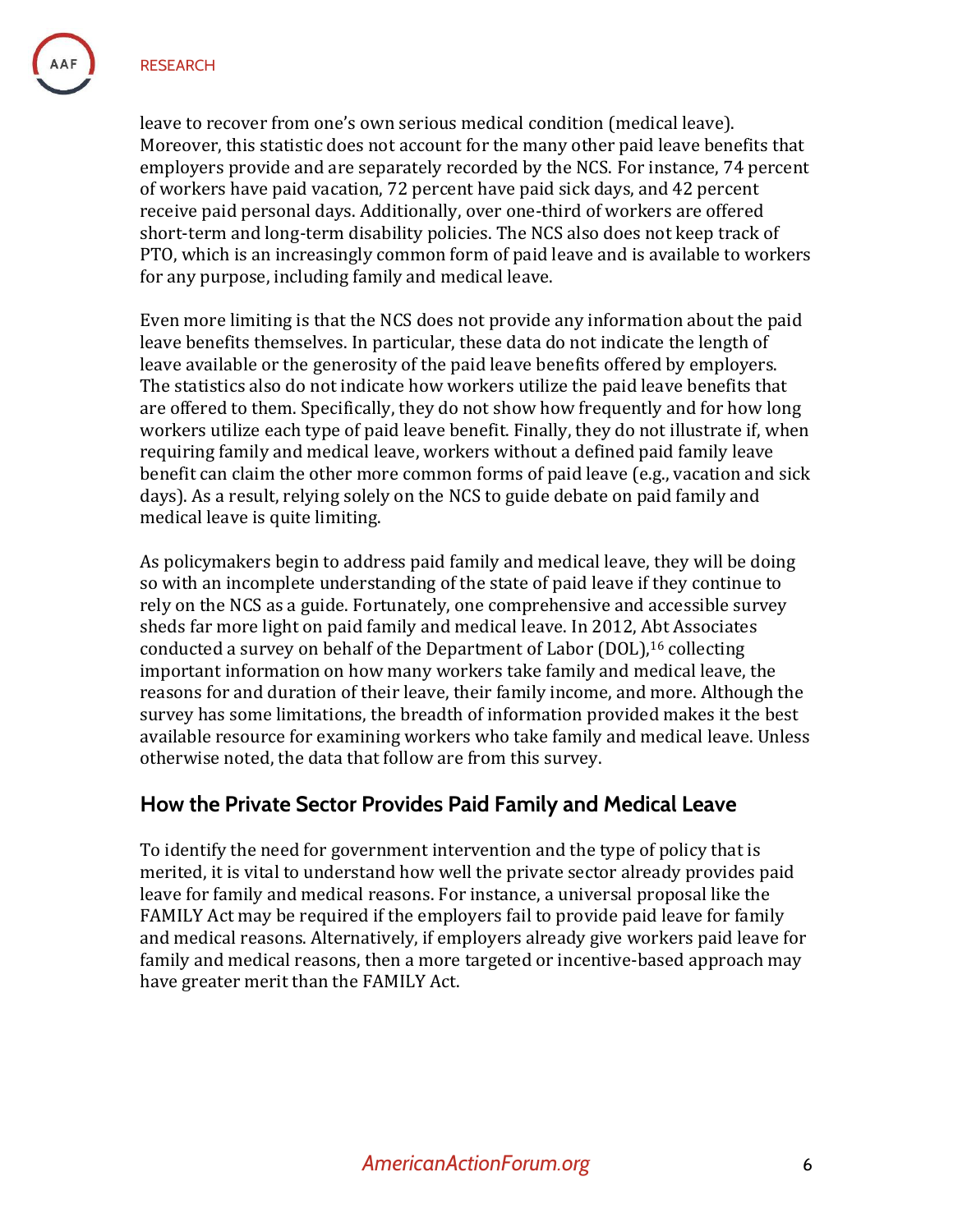# *Private Sector Paid Leave*

While only 15 percent of the workforce is offered a defined paid family leave benefit, roughly two-thirds of workers who took family and medical leave in 2012 were paid. Table 2 contains the percent of leave takers who were paid.

| <b>Leave Type</b>  | All   | <b>FMLA-eligible</b> |
|--------------------|-------|----------------------|
| Total              | 66.2% | 77.9%                |
| Medical            | 66.6% | 75.4%                |
| <b>Family Care</b> | 71.2% | 77.6%                |
| Parental           | 60.4% | 85.4%                |

Table 2: Percent of Leave Takers Paid, 2012

Overall, 66.2 percent of workers who took family and medical leave in 2012 were paid by their employers. Workers were most likely to be paid for family care leave (71.2 percent) and least likely for parental leave (60.4 percent). Across each type, however, workers were far more likely to be paid than figures from the NCS suggest. These 2012 statistics are also consistent with more recent estimates: The Pew Research Center found that 63 percent of workers who took family and medical leave in 2016 were paid by their employers.<sup>17</sup>

The Abt Associates survey also suggests that workers eligible for job protection under the FMLA were even more likely to be paid. Employers paid 77.9 percent of FMLA-eligible workers who took family and medical leave. Among FMLA-eligible workers, those on parental leave were most likely to be paid (85.4 percent), and those on medical leave were least likely to be paid (75.4 percent). These figures suggest that the FMLA could be influencing employers to provide leave benefits. Although the FMLA does not guarantee compensation, employers may be taking advantage of the framework it provides to design their own paid leave benefits. That said, these data may also in part reflect that workers who are eligible for FMLA job protection are by definition more experienced and employed by larger firms, which makes them more likely to receive paid leave benefits, regardless of federal law.

Of interest, among those who were paid while on family and medical leave, the vast majority received their entire regular paychecks. 71.3 percent of workers with paid leave for family and medical reasons were paid fully. So, not only are the majority of workers who take family and medical leave paid by their employers, but their paid leave benefits are quite generous. Among those receiving paid leave, however, FMLA-eligibility does not appear to influence the generosity of their benefits. Those with paid leave and eligible for job protection were just as likely to be paid fully as those who were paid but not eligible for job protection.

Finally, men and women receive paid leave for family and medical reasons at similar rates. 67 percent of men and 65.7 percent of women were paid while on leave for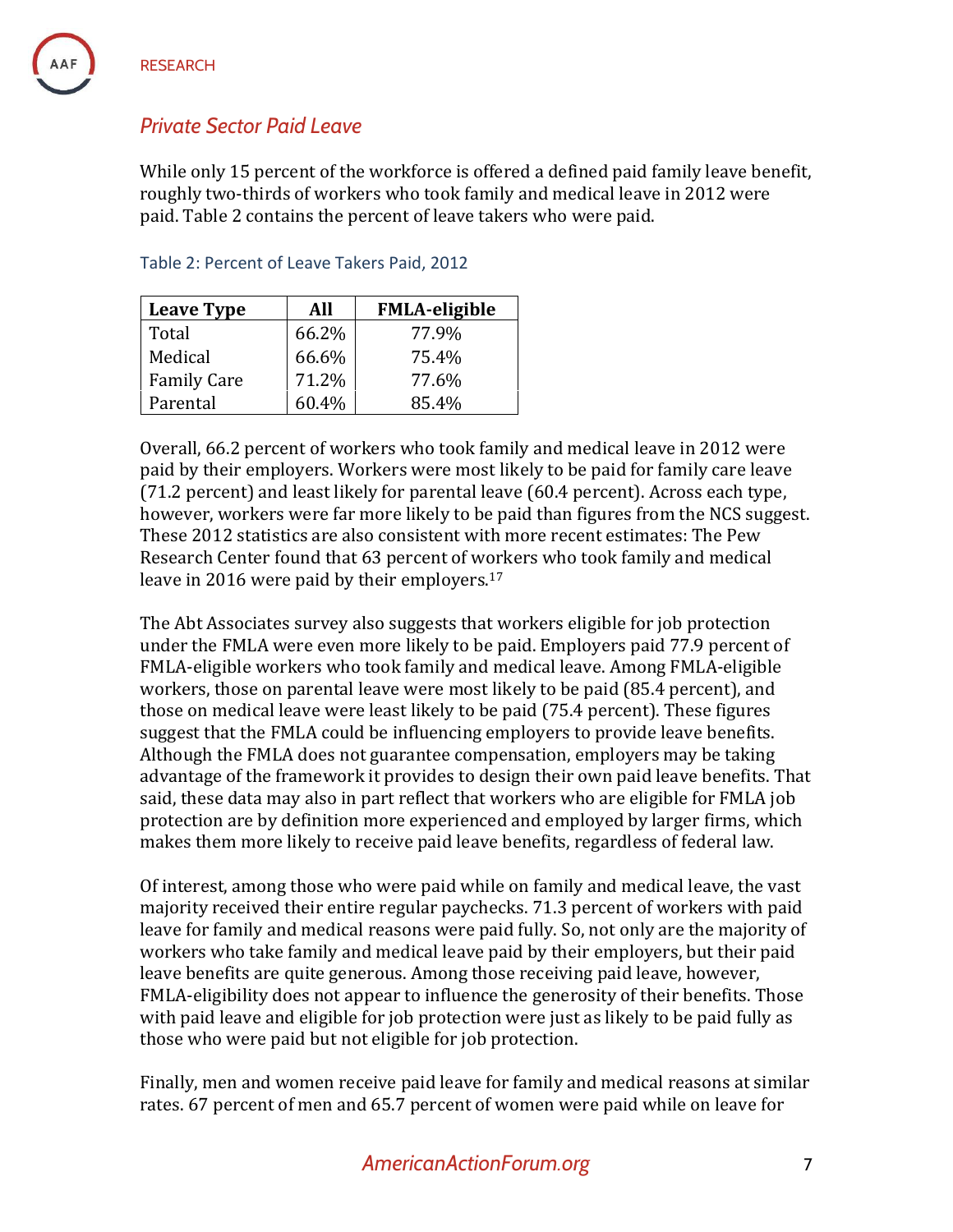family and medical reasons. They also were paid at similar rates across each type of leave (parental, family care, and medical) and when eligible for job protection under the FMLA. 77.8 percent of FMLA-eligible men who took family and medical leave were paid, as were 78 percent of FMLA-eligible women. The only discrepancy between men and women occurs when examining FMLA-eligible workers who took parental leave. In that case, virtually all (98.8 percent) of men were paid, compared to 77.5 percent of women. In addition, of those who were paid when on parental leave, women were much less likely than men to receive their entire regular paychecks. (This particular difference could be driven by a limited sample size in the Abt Associates survey; parental is the least frequent form of family and medical leave taken, resulting in a small number of workers in the survey who took parental leave.)

Paid leave benefits clearly are widely available to workers who take family and medical leave. Moreover, other evidence indicates that similar paid family and medical leave benefits are available to the entire workforce, not just those who take it. In their own analysis of the survey, Abt Associates concluded that unmet need for family and medical leave in the private sector is limited. In particular, only 4.6 percent of the workforce reported needing family and medical leave in 2012 but being unable to take it.<sup>18</sup> If paid family and medical leave was not as widely available to the entire workforce, then one would expect unmet need for leave to be much greater than 4.6 percent. In addition, in their 2016 survey the Pew Research Center found that 13 percent of all leave takers (both paid and unpaid) utilized a defined paid family and medical leave benefit. That mirrors the NCS population-wide estimate that 14 percent of workers were offered a defined paid family leave benefit.<sup>19</sup> If the workers who take family and medical leave are the only ones with paid leave benefits, one would also expect a much larger portion of leave takers using that benefit in the Pew survey. Both of these statistics suggest that the paid leave benefits available in the labor force are not greatly overrepresented in the population of workers who actually take family and medical leave. That said, the Abt Associates survey does not provide the data needed to directly compare paid leave benefits available for those who take family and medical leave to the benefits available for the entire workforce. Consequently, one is unable to compare the population of those who took family and medical leave to the entire workforce.

In the Abt Associates survey data, a clear pattern emerges in these figures: Despite the absence of a federal paid leave policy and the rarity of employer-provided defined paid family leave benefits, paid leave for family and medical reasons is quite common in the labor force. This suggests that a universal benefit that is funded by the taxpayer would not only be unnecessary, but also a redundant use of resources.

### *Benefit Type*

If employers only provide a defined paid family leave benefit to 15 percent of workers, how do 66.2 percent of workers who take family and medical leave receive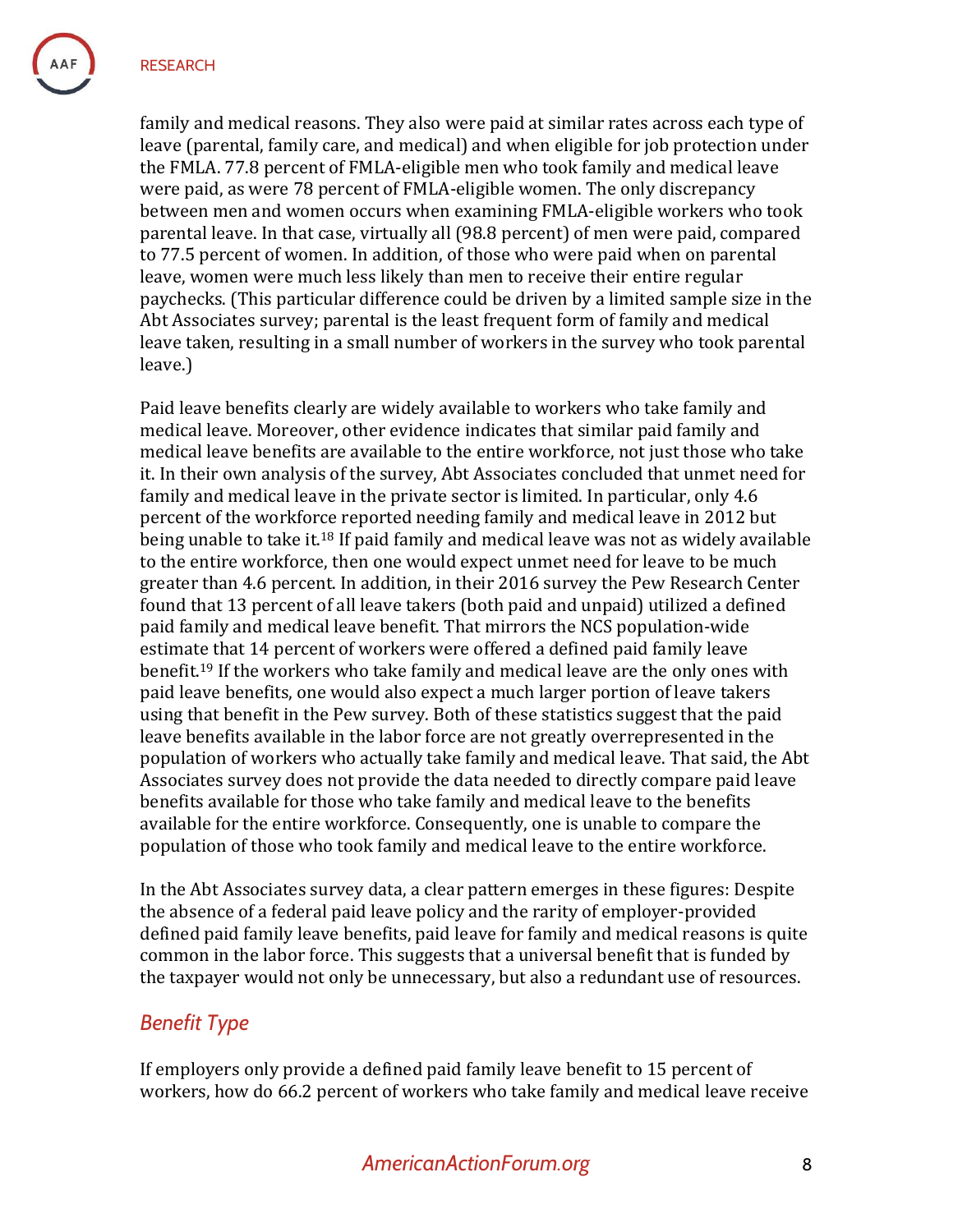compensation? Rather than using a defined paid family leave benefit, most workers utilize other forms of paid leave and may even use a combination of benefits. In 2012, the workers on family and medical leave most frequently used a benefit that is not measured by the NCS, paid time off (PTO). Workers also utilized a combination of paid vacation, sick, personal, and parental leave.

Table 3 illustrates the frequency that workers used each type of benefit.

| <b>Leave Benefit</b> | <b>Total</b> | <b>Medical</b><br><b>Family Care</b> |       | <b>Parental</b> |
|----------------------|--------------|--------------------------------------|-------|-----------------|
| <b>PTO</b>           | 69.3%        | 63.5%                                | 77.0% | 74.4%           |
| <b>Sick</b>          | 13.3%        | 18.7%                                | 10.1% | 3.8%            |
| Vacation             | 5.3%         | 6.3%                                 | 6.7%  | 1.3%            |
| Personal             | 35.5%        | 30.6%                                | 43.9% | 37.6%           |
| Parental             | 9.3%         | 0.1%                                 | 0.2%  | 42.8%           |
| TDI                  | 21.4%        | 30.0%                                | 2.4%  | 23.2%           |

#### Table 3: Type of Leave Benefit Used, 2012

Among all the employer benefits, PTO was by far the most common. 69.3 percent of workers who took family and medical leave and were paid used PTO. PTO is intended to be used by workers for any reason they desire, including vacation, sickness, and family and medical leave. Consequently, this suggests that access to a defined paid family leave benefit is so low because employers opt to provide the benefit (and other paid leave benefits) with PTO instead. In this regard, employers frequently do directly provide paid family and medical leave. Since the NCS does not measure PTO, it does not capture the most common way employers provide this benefit.

Workers also utilize other types of paid leave benefits to receive compensation while on family and medical leave. In 2012, 35.5 percent of those receiving paid leave used personal days and 21.4 percent claimed temporary disability insurance (TDI). Of note, very few workers claimed sick and vacation days (13.3 percent and 5.3 percent respectively). This indicates that workers do not often drain their sick and vacation days in order to afford family and medical leave.

Workers also generally use similar benefits for each type of leave (medical, family care, and parental). In particular, PTO was the most common benefit across all three types of leave in 2012. However, there are some important differences. In 2012, workers on medical leave were more likely to use sick days and claim TDI. In addition, those on leave for family care were more likely to use personal days and substantially less likely to claim TDI than both those who took paid medical and parental leave.

By far the largest difference between each type of leave is use of a defined paid parental leave benefit. In particular, only 9.3 percent of all workers with paid family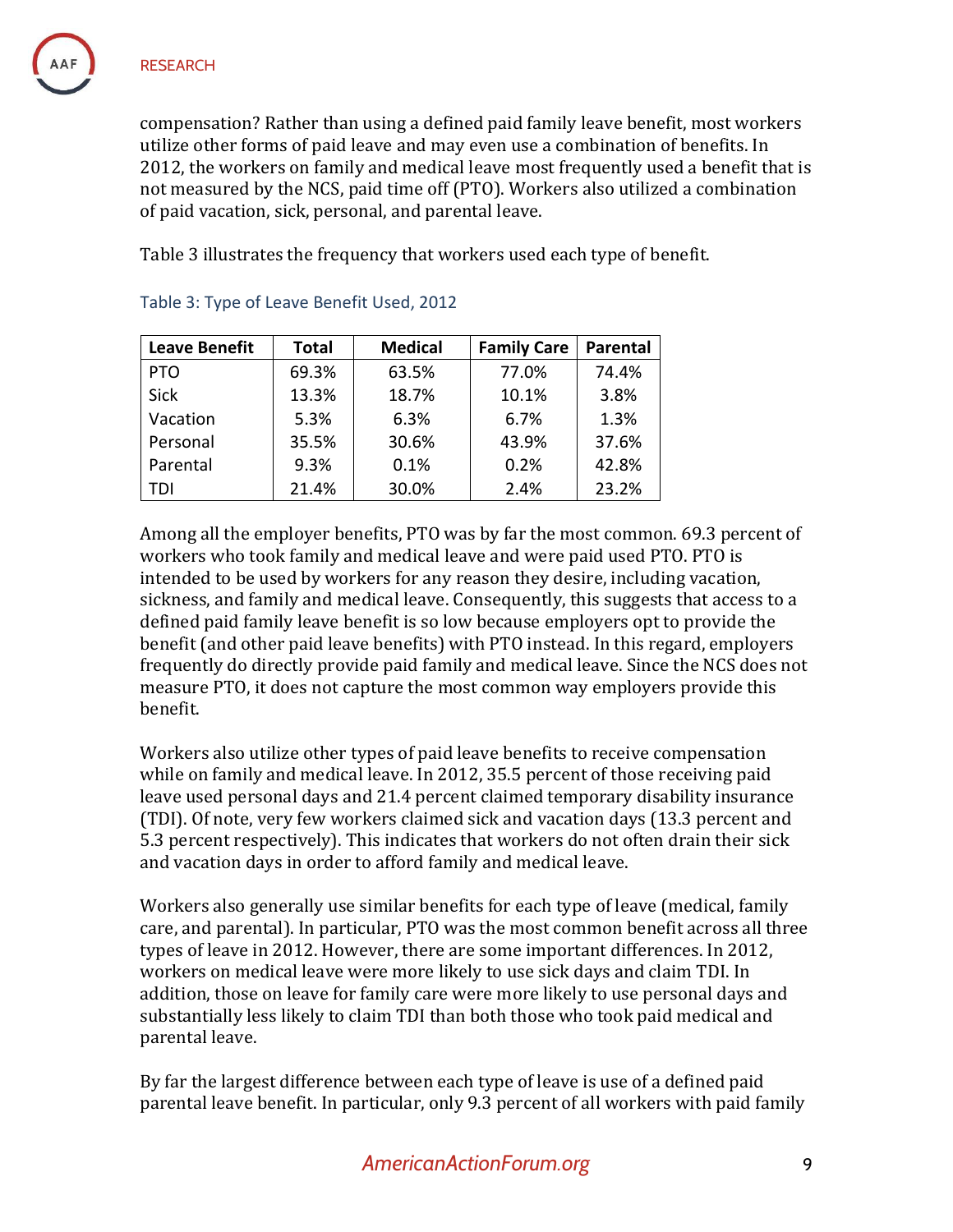and medical leave used a parental leave benefit in 2012, which is consistent with the NCS's low estimates on access to paid family leave. But, the Abt Associates survey shows that 42.8 percent of workers who were paid while on parental leave used the defined parental leave benefit. This statistic indicates that when they need it, workers use a defined parental leave benefit far more frequently than is suggested by the NCS measure of paid family leave. It could also reflect a certain amount of self-selection, as workers can choose jobs that provide the benefits they anticipate needing.

In addition, each gender claimed similar amounts of each kind of benefit. Each gender separately mirrors the overall population in which kinds of paid leave they use and how much they use them. There were a few important distinctions, however. In particular, when on parental leave, women were significantly more likely than men to use a defined paid parental leave benefit and to claim TDI. 49.1 percent of women who were paid while on parental leave used a defined parental leave benefit, compared to just 33 percent of men. Meanwhile, 36.7 percent of women who were paid while on parental leave claimed TDI compared to just 3.2 percent of men. The frequent use of TDI among female parental leave-takers likely reflects the fact that for most women parental leave involves both a medical event (giving birth) and caregiving. For men, parental leave just involves caregiving.

Perhaps the most striking feature of table 3 is that many workers are piecing multiple paid leave benefits together. In 2012, 74.4 percent of those who were paid while on parental leave used PTO and 42.8 percent used defined paid parental leave benefits. So, at least 17.4 percent of paid parental leave-takers used both PTO and defined parental leave benefits. This suggests that workers do not always rely on just one type of paid leave benefit and instead are able to access multiple types. These data indicate that between PTO and other benefits, workers are widely able to utilize paid leave for family and medical reasons.

#### *Access to Paid Family Leave by Family Income Level*

While paid family and medical leave is much more widely available than the NCS suggests, a significant portion of the workforce still lacks the benefit. In order to identify the best way to expand access to the benefit, the important question for policymakers to ask is: Who does and does not have paid leave for family and medical reasons?

The Abt Associates survey helps answer this question: Workers in low-income families are highly unlikely to receive any type of paid family and medical leave. Table 4 contains the percent of workers who received paid leave in 2012 for family and medical reasons by family income level.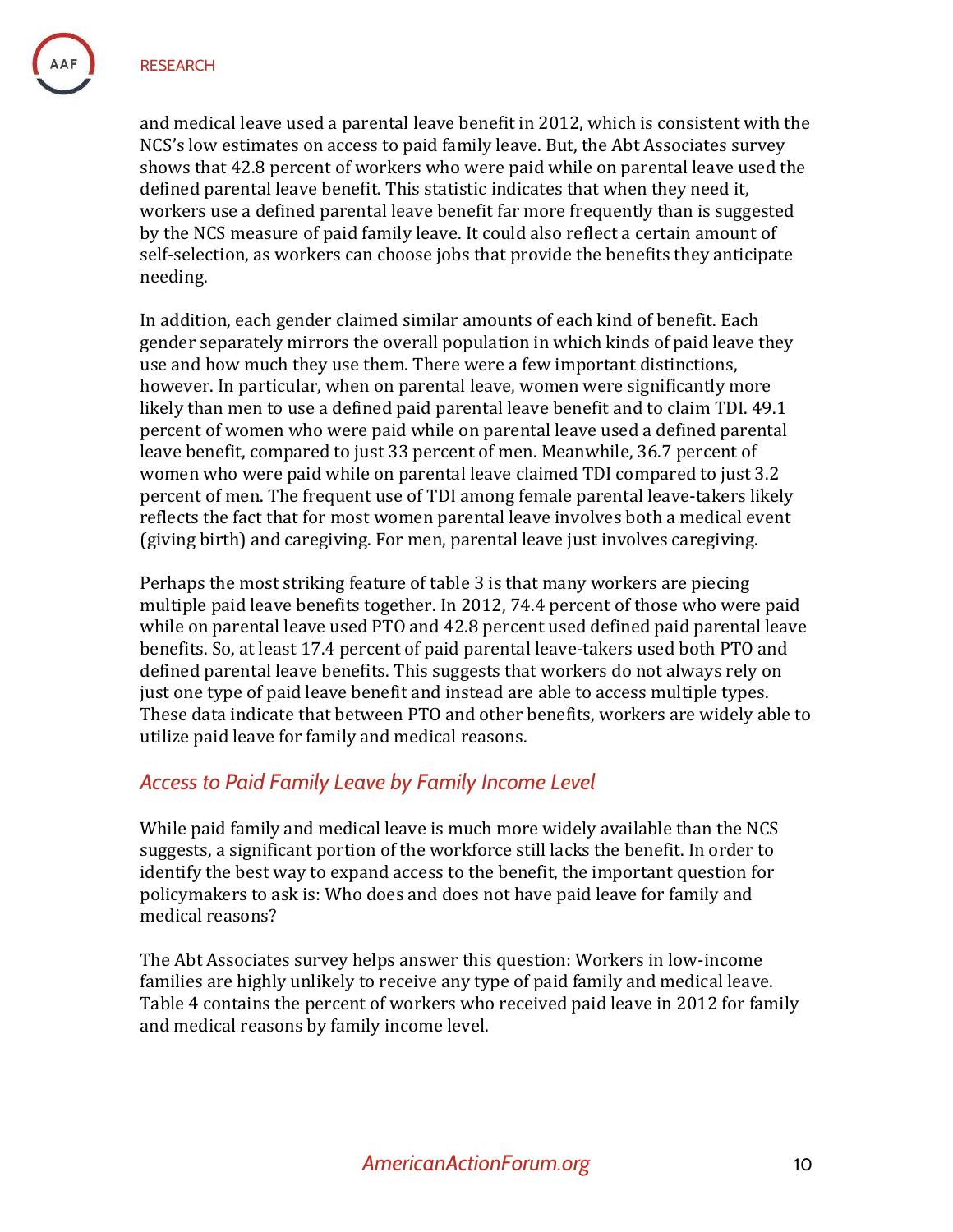|                    | <b>Below</b><br>\$30,000 | \$30,000 to<br>\$75,000 | At least \$75,000 |
|--------------------|--------------------------|-------------------------|-------------------|
| <b>Leave Type</b>  |                          |                         |                   |
| Total              | 33.3%                    | 66.2%                   | 83.7%             |
| Medical            | 33.9%                    | 68.6%                   | 83.5%             |
| <b>Family Care</b> | 49.0%                    | 64.6%                   | 86.8%             |
| Parental           | 18.7%                    | 61.5%                   | 81.1%             |

#### Table 4: Paid Leave by Family Income, 2012

While 66.2 percent of all workers on family and medical leave were paid in 2012, the same was true only for 33.3 percent of those in families with incomes below \$30,000. Meanwhile, 66.2 percent of leave takers with family incomes between \$30,000 and \$75,000 and 83.7 percent of those with incomes over \$75,000 were paid. Low-income workers were more frequently paid when taking family care leave, yet very unlikely to be paid when on parental leave. In particular, 49 percent of those with incomes below \$30,000 were paid when taking family care leave. Only 18.7 percent of the same group were paid when taking parental leave.

Across each leave type, men and women again mirror each other as they were paid at similar frequencies at each income level. One exception, however, was parental leave. Just like the overall estimate, men and women were both least likely to be paid when their family incomes were below \$30,000. However, while only 11.2 percent of low-income men on paternity leave were paid, 23.6 percent of lowincome women received compensation when on maternity leave.

Moreover, despite of the lack of paid leave benefits, low-income workers are just as likely as high-income workers to take family and medical leave. Table 5 contains the portion of workers from each income group who took family and medical leave in 2012.

| <b>Family Income</b> | <b>Family and Medical Leave</b> |
|----------------------|---------------------------------|
| Below \$30,000       | 13.5%                           |
| \$30,000 to \$75,000 | 12.7%                           |
| At least \$75,000    | 12.0%                           |

Table 5: Percent of Workers Who Took Family and Medical Leave by Family Income, 2012

In 2012, low-income workers took family and medical leave slightly more frequently than middle- and high-income workers. While 13.5 percent of low-income workers took family and medical leave, 12.7 percent of middle-income and 12 percent of high-income workers took leave for family and medical reasons. These statistics suggest that family income and paid leave benefits have little impact on a worker's decision to take family and medical leave. Rather, workers take family and medical leave because they *need* the time away from work. Consequently, the workers with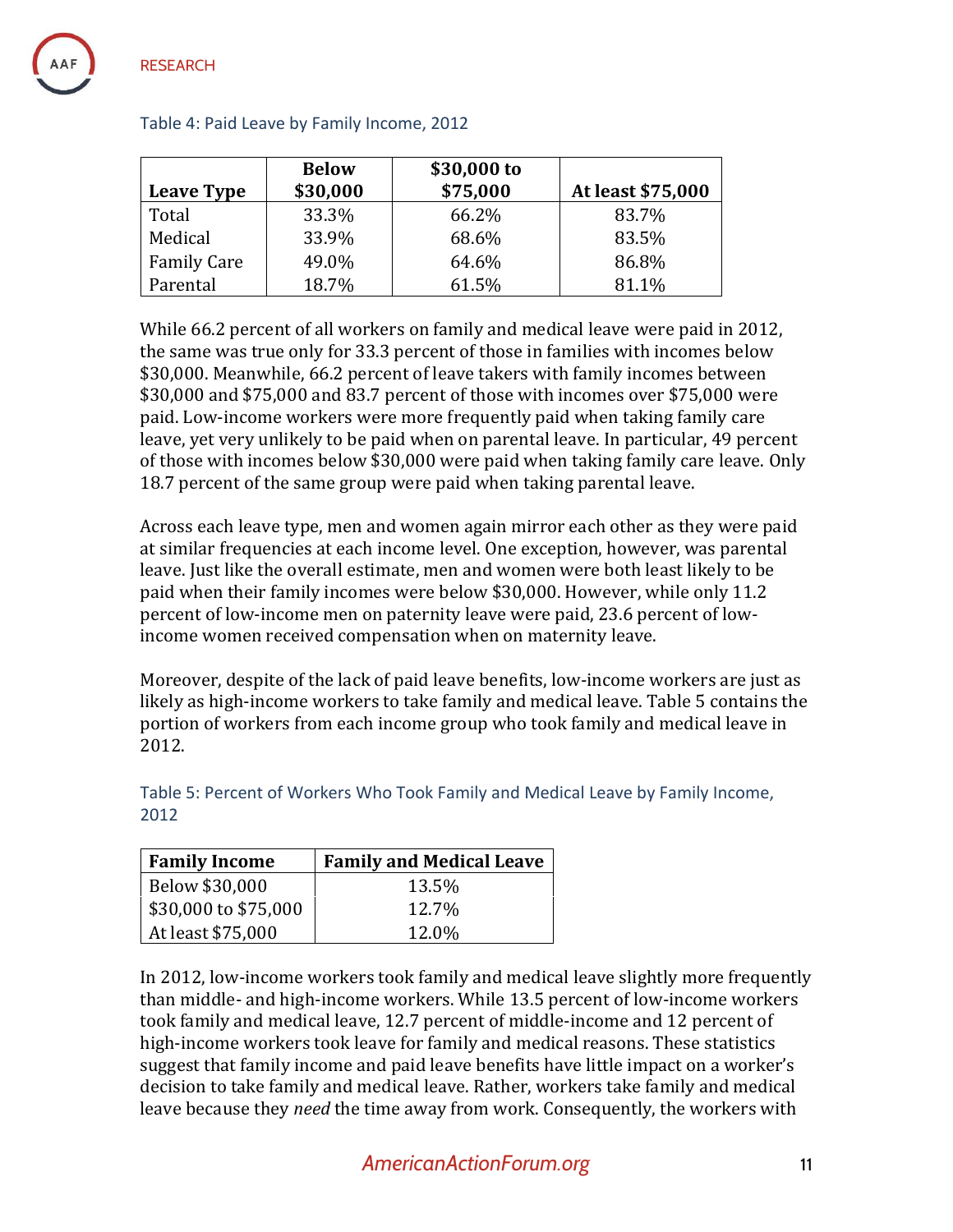the fewest resources not only take family and medical leave the most frequently, but they are also the ones who are forced to do so without any pay.

## **How Workers Use Family and Medical Leave Benefits**

Understanding how employers already provide paid family and medical leave is important to identifying the most effective approach to expanding access to the benefit. Equally important is understanding how workers utilize the benefit. If the federal government were to introduce a new program that provides paid family and medical leave, how often and for how long would workers use it? Answering this question is vital to understanding the magnitude of a paid family and medical leave proposal, the reasons workers would utilize it, and how it would impact the labor market.

## *Portion of Workers Who Take Family and Medical Leave*

Overall, taking family and medical leave is fairly common, particularly among those who are eligible for job protection under the FMLA. Table 6 contains the portion of all workers and of FMLA-eligible workers who took each type of family and medical leave in 2012.

| <b>Leave Type</b>  | All   | <b>FMLA-eligible</b> |
|--------------------|-------|----------------------|
| Total              | 12.6% | 15.7%                |
| Medical            | 7.1%  | 8.7%                 |
| <b>Family Care</b> | 3.1%  | 3.9%                 |
| Parental           | 2.4%  | 3.1%                 |

#### Table 6: Percent of Workers Who Took Family and Medical Leave, 2012

While parental leave is perhaps most commonly associated with family and medical leave, most workers take family and medical leave for their own health reasons. In 2012, 12.6 percent of all employed people took family and medical leave. The majority of those who took leave did so for their own serious medical condition. Specifically, 7.1 percent of workers took medical leave, while only 3.1 percent took family care leave and 2.4 percent took parental leave. Consequently, a new federal program that provides benefits for family and medical leave would likely be used mostly for a worker's own serious health condition.

When workers are eligible for 12 weeks of guaranteed job protection under the FMLA, they are more likely to take family and medical leave. 15.7 percent of FMLAeligible workers took family and medical leave in 2012, compared to the 12.6 percent of all workers who took leave. Further, workers are more likely to take each type of leave (medical, family care, and parental) with job protection than without. This suggests that guaranteed job protection increases the number of workers who take family and medical leave, and thus if a federal program expands job protection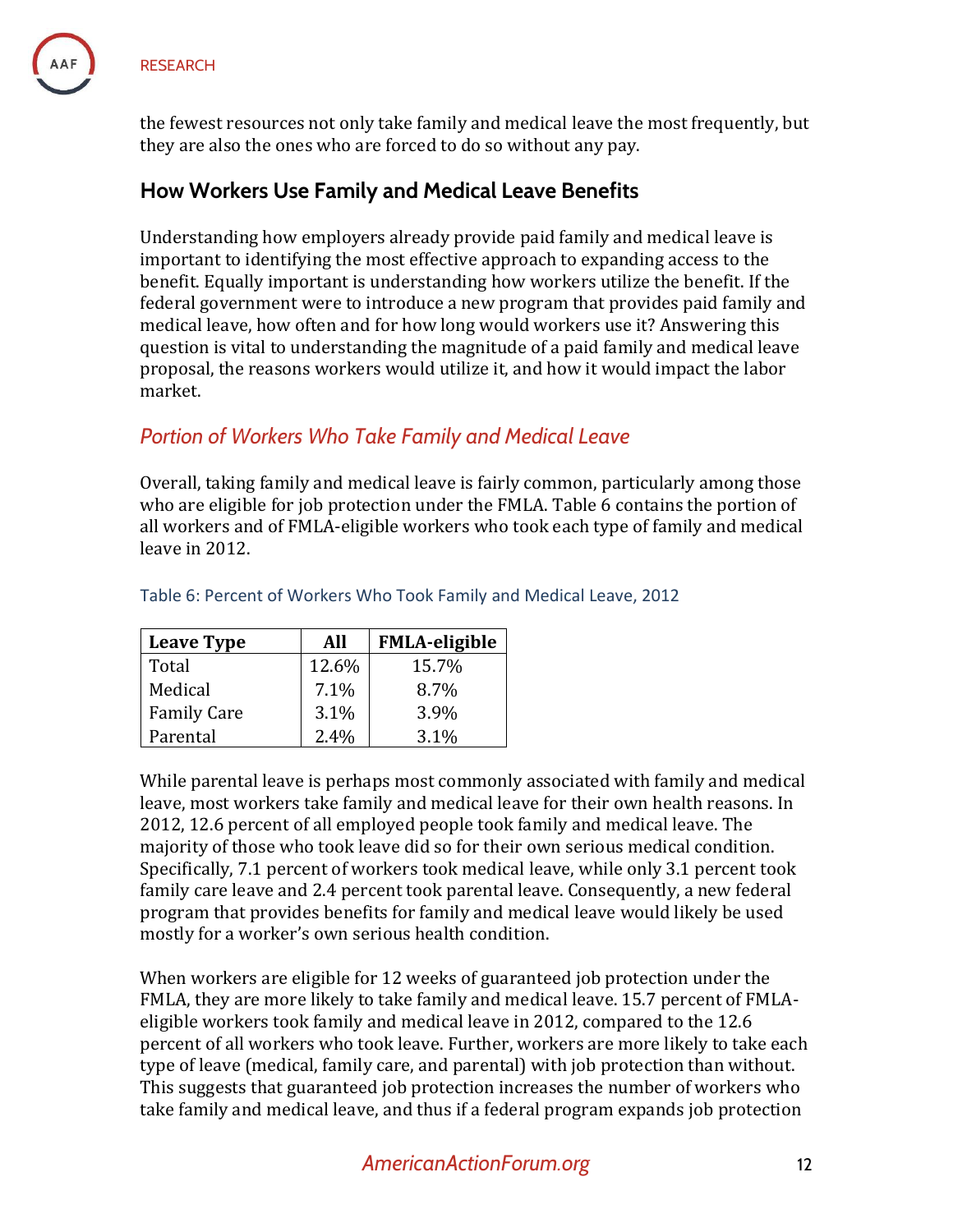

beyond what is guaranteed under the FMLA, the portion of workers who take family and medical leave may rise.

While family and medical leave is often branded as a female issue, men utilize it frequently as well. In 2012, 11 percent of male workers and 14.2 percent of female workers took family and medical leave. In both genders, medical leave was the most common type, followed by family care and parental leave. In general, women were only one percentage point more likely than men to take each type of leave. 7.5 percent, 3.6 percent, and 3 percent of female workers took medical, family care, and parental leave, respectively, while 6.6 percent, 2.5 percent, and 1.9 percent of men took these respective leaves. Finally, FMLA eligibility increased the likelihood of taking family and medical leave for each gender by similar amounts. This suggests that both men and women would commonly utilize a new federal program that provides family and medical leave.

# *Length of Family and Medical Leave*

The average duration of family and medical leave is quite lengthy. Across all types of leave, workers on average took 7.2 weeks of family and medical leave in 2012. Table 7 contains the average length of leave for all workers who took family and medical leave, those who were paid, and those who were unpaid.

| <b>Leave Type</b>  | All | Paid | <b>Unpaid</b> |
|--------------------|-----|------|---------------|
| Total              | 7.2 | 6.7  | 8.4           |
| Medical            | 8.2 | 7.8  | 9.1           |
| <b>Family Care</b> | 3.7 | 3.5  | 4.3           |
| Parental           | 8.6 | 7.7  | 10.0          |

#### Table 7: Duration of Leave by Pay (in weeks), 2012<sup>20</sup>

Parental leave tended to be the longest type of family and medical leave in 2012, averaging 8.6 weeks. It was slightly longer than medical leave (8.2 weeks) and much longer than family care leave (3.7 weeks). These statistics suggest that workers would most frequently use a federal program for medical leave, and claim medical leave benefits for about the same duration as those who take parental leave. Of interest, those who were paid tended to take shorter leaves than those who were not. Those who were paid by their employers averaged 6.7 weeks away from work, compared to 8.4 weeks among those who were not paid.

Generally, men took family and medical leave for shorter periods than women. Men averaged 6.6 weeks of family and medical leave and women averaged 7.8 weeks. Men took longer medical leaves than women (8.7 weeks versus 7.8 weeks), but shorter family care and parental leaves. The difference in duration was particularly apparent for parental leave. Men averaged only 4.3 weeks of parental leave while women took an average of 11.3 weeks. Like the use of TDI, this difference may also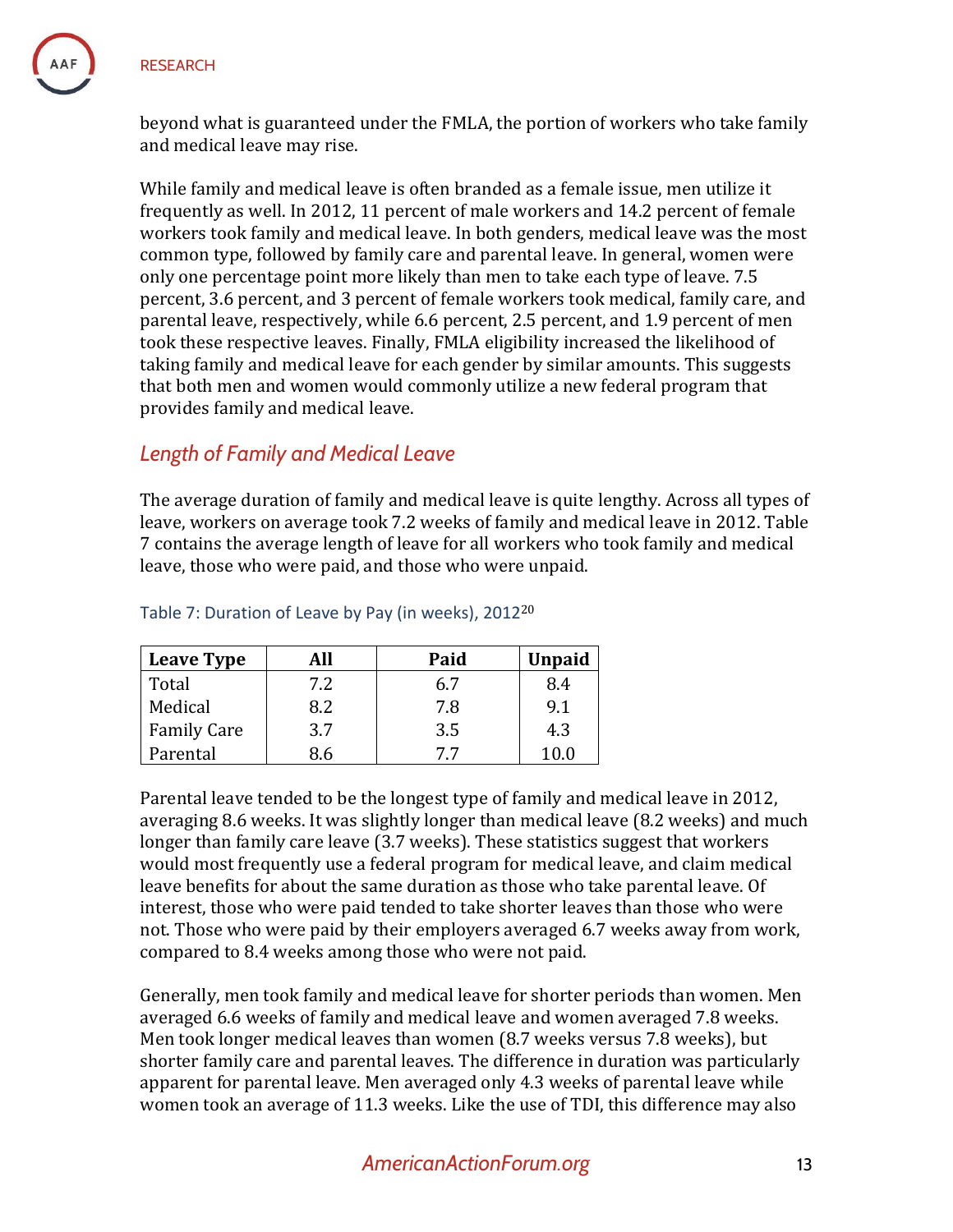be due to the fact that men and women have different experiences when taking parental leave. And again, for both men and women, those who were compensated while on family and medical leave tended to take shorter leaves than those who went unpaid.

The difference in duration is even more pronounced when comparing those who are paid fully to those who are paid partially. In 2012, those who received full compensation only averaged 4.7 weeks of leave, while those who were paid partially averaged 11.7 weeks of leave. The difference in average duration was similar for each type of family and medical leave.

The 2012 data suggest that the difference in leave duration by pay is quite pronounced, which could be due to a number of factors. For instance, workers who are compensated by their employers could be more attached to the labor force and thus more likely to return to work quickly. On the other hand, workers who are paid may be opting into a defined benefit plan provided by their employers, which has a specific end date. Employers may also be more willing to allow for longer family and medical leave if the worker is not paid fully. Consequently, workers who are unpaid or only paid partially may have a more informal plan that is flexible and does not have a specific end date. While there are many interesting trends from these data, the exact reasons for these differences are unclear.

# **Connecting These Statistics to Legislative Proposals**

These data provide a better understanding of who in the United States actually lacks paid leave for family and medical reasons and how workers would likely use a federal benefit. Using these data, let's now examine each proposal currently under consideration more critically.

# *The FAMILY Act is Overkill*

On the left, the FAMILY Act would create a payroll tax-funded program that provides paid family and medical leave universally.<sup>21</sup> While the program would guarantee that low-income workers gain access to paid family and medical leave, the data presented in this study suggest that this approach is overkill. Since two-thirds of workers have paid leave for family and medical reasons, the entire workforce would face a new payroll tax in order to fund a benefit that a large majority are already receiving. That is simply an unnecessary and redundant use of resources. Moreover, employers may be tempted to move their workers from private benefits and onto the government program. This could leave some workers worse off because most employer paid leave benefits provide workers with full pay and the FAMILY Act only replaces 66 percent of a worker's regular weekly earnings. So not only could the FAMILY Act undo progress in the private sector, but it could also leave those who take family and medical leave worse off.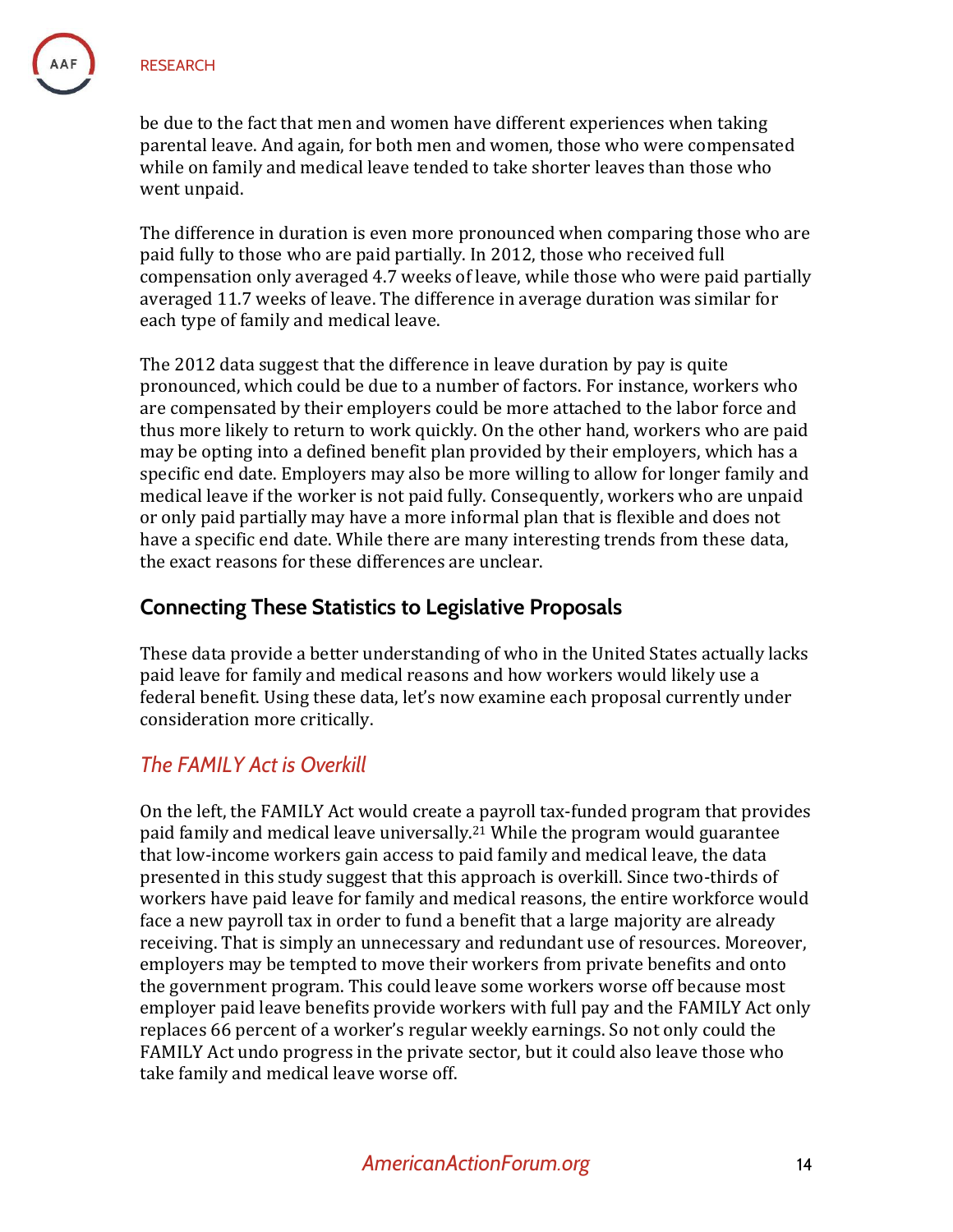Additionally, the data from this study indicate that workers would use the universal benefit frequently and for several weeks at a time, meaning that the FAMILY Act would be a costly way to provide workers with a benefit most already have. An American Action Forum (AAF) report used these data to analyze the FAMILY Act and found that it would cost the federal government at least \$85.9 billion per year. Moreover, the bill's payroll tax of 0.4 percent would only raise \$30.6 billion in revenue—covering only 35.6 percent of the program's promised benefits.<sup>22</sup> To pay for the program, the federal government would either have to impose a much larger payroll tax, reduce spending on other federal programs, or borrow and add to the over \$20 trillion in debt it already owes.

## *Conservative Proposals Fail to Address Low-Income Workers*

The proposals on the right are more limited and would be more cost-efficient than the FAMILY Act. However, the proposals would not greatly increase access to paid family and medical leave because they mostly help the middle- and high-income workers who already receive the benefit, not the low-income workers who need it most.

The business tax credits now in the tax code (and originating from Senator Deb Fischer's Strong Families Act<sup>23</sup>) could help many businesses start offering paid family and medical leave.<sup>24</sup> But it may also only subsidize businesses that already provide the benefit. This study indicates that middle- and high-income workers are the ones who already have paid family and medical leave. Thus, the tax credit may end up simply subsidizing the existing benefits of higher income workers, and there is no guarantee that businesses will extend the benefit to lower-income workers.

Representative Martha Roby's Working Families Flexibility Act, which would allow workers who work overtime to receive paid time off instead of extra earnings, would be unlikely to increase paid leave for low-income workers as well.<sup>25</sup> Why? Many low-income workers do not have the option to work more than 40 hours per week. Indeed, many workers have low incomes because they lack access to sufficient and dependable work hours.

Representative John Katko's Working Parents Flexibility Act would allow employers to offer workers the option to divert a portion of their pretax earnings into a parental leave savings account.<sup>26</sup> Again, this type of an approach may be effective for helping middle- and high-income workers afford to take family and medical leave. However, it would not be all that helpful to low-income workers who spend most of their earnings on daily necessities, such as food and rent, and have less available to save.

Finally, Representative Mimi Walters's Workflex in the 21st Century Act would reward employers that provide sufficient paid time off and workplace flexibility by exempting them from local and state paid leave mandates.<sup>27</sup> Yet, this proposal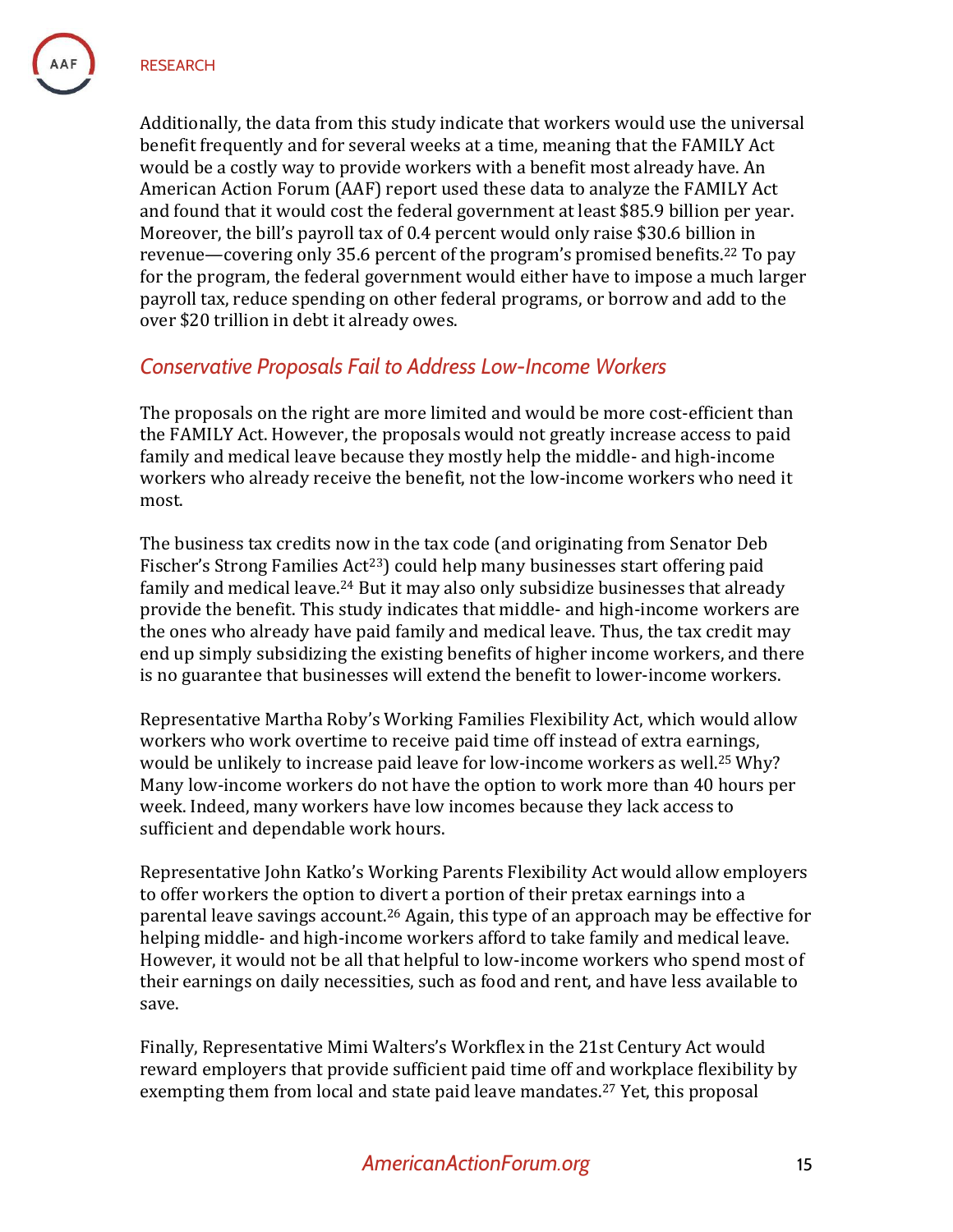would only assist larger companies that operate in multiple states. Companies that large tend to provide generous pay and benefits to their workers, likely including paid leave for family and medical reasons. Moreover, only a handful of states have the types of sick leave mandates that businesses would be able to escape. Thus, even if it incentivizes a few companies to provide more paid leave benefits, only the workers in a few states would benefit.

### *An Alternative Approach*

Clearly, by relying on the NCS for guidance when crafting solutions, federal policymakers have not yet come up with a solution that expands access to paid family and medical leave in a responsible way. While the FAMILY Act would be unnecessarily costly and risk displacing existing private sector benefits, conservative proposals may not sufficiently address low-income workers and thus have a limited effect on expanding access to paid leave.

A far more effective approach to expand access to paid family and medical leave would be to target low-income workers. Previous AAF research proposed the Earned Income Leave Benefit, a highly targeted program that would provide 12 weeks of paid family and medical leave to workers in low-income households.<sup>28</sup> With a benefits structure modeled after the Earned Income Tax Credit, the benefits available would be based on household income, and only workers in households with incomes below a certain threshold would be eligible. In addition, a joint AAF-American Enterprise Institute report explored a similar program that would provide paid parental leave to larger portion of the population.<sup>29</sup> Since the benefits would only go to low-income workers, this approach would perhaps be the most direct and cost-effective way to expand access to paid family and medical leave. For instance, a prototype version of the Earned Income Leave Benefit would only cost the federal government about \$2 billion per year, with over 90 percent of the benefits going to workers in low-income households.

### **What We Still Do Not Know About Paid Family Leave**

While the Abt Associates survey provides important information, it has major shortcomings and the data presented in this report do not exhaust what policymakers still need to know to fully understand paid family and medical leave. Primarily, it does not connect the paid leave benefits workers use to the benefits that employers offer. This has major implications both for understanding access to paid leave benefits in the private sector and how workers use those benefits.

The Abt Associates survey indicates what percent of workers who took family and medical leave were paid. However, it does not detail the percent of all workers in the labor force that are able to take paid leave for family and medical reasons, should they need it. The limited amount of unmet need for family and medical leave, according to the same survey, suggests that access to paid leave among those who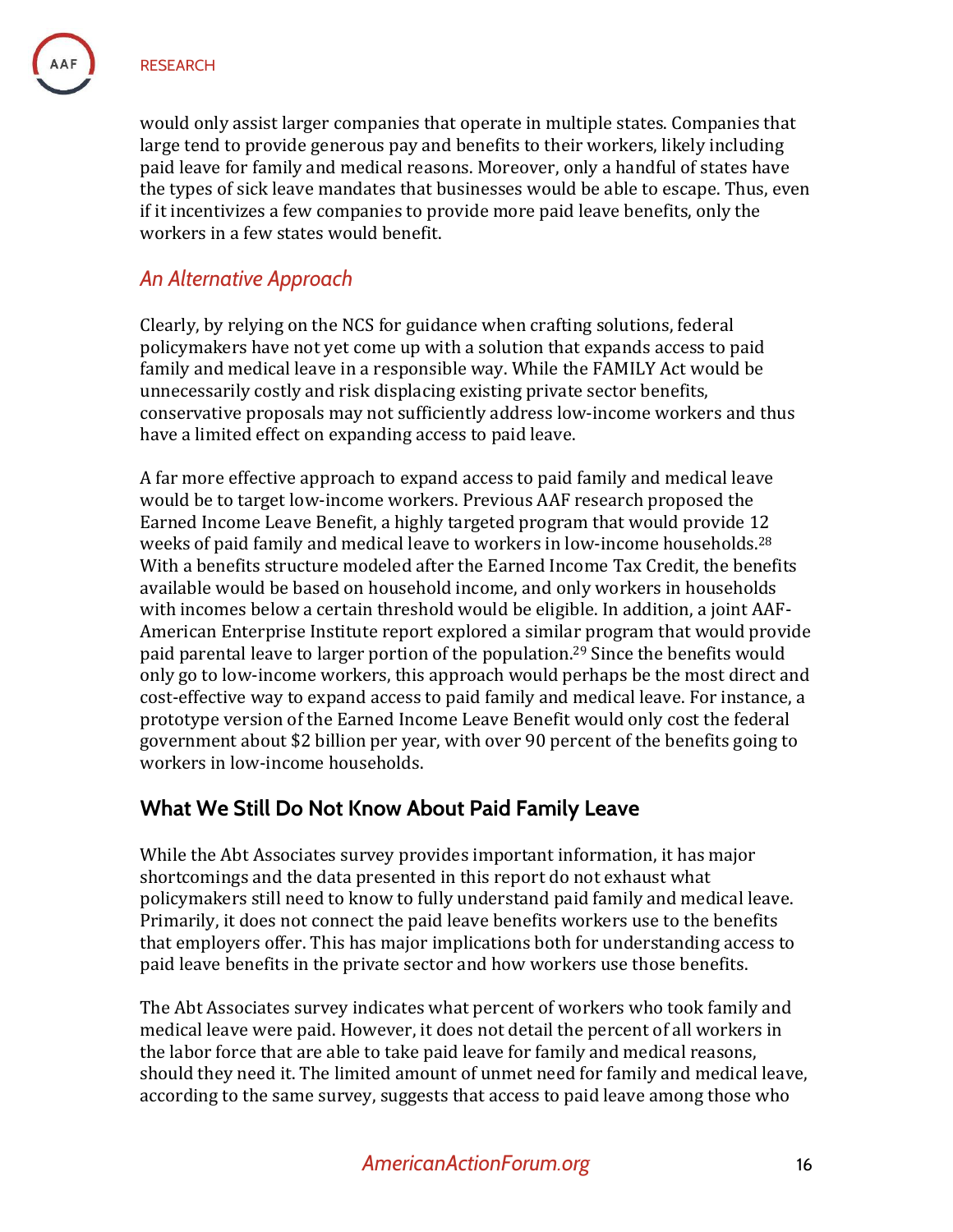took family and medical leave is similar to that within the entire labor force. However, since the survey does not tie the paid family and medical leave used to the paid leave benefits that are available, one is unable to use these data to definitively understand the types of paid leave benefits the entire workforce can access.

In addition, the lack of information on the benefits that employers provide their workers is a major limitation for understanding how workers would likely use a government program. More information on the generosity and duration of the employer paid leave benefits offered to workers would improve one's ability to understand what factors influence a worker's decision for taking family and medical leave and the length of time they are on leave. In turn, this would help policymakers better understand how many workers would likely use a program, how long they would claim benefits, and ultimately how much funding the program would require. Moreover, this type of information is important to predict confidently how each of these factors would change under various program parameters.

Finally, there are a few major limitations with the Abt Associates survey itself. In particular, the survey was conducted in 2012, meaning the data are already five years old, and there have been few similar surveys to corroborate these findings. The survey was also based on a relatively small sample size. Abt Associates only interviewed 2,852 individuals total, while other labor force surveys tend to interview a much larger population. For instance, the Census Bureau interviewed 362,250 individuals for its 2017 Current Population Survey Annual Social and Economic Supplement.<sup>30</sup> As noted earlier, however, subsequent data points corroborate some significant points from the survey.

Additionally, the benefits information in the survey is reported by workers. While this is a common feature of labor force surveys, this could be problematic for surveys on paid leave because workers have been shown to commonly misunderstand their paid leave benefits.<sup>31</sup> Finally, the survey did not collect information on worker earnings (as opposed to family income, which the survey did measure). Consequently, the survey does not enable policymakers and analysts to better understand how access to and use of paid leave benefits varies by wage level.

# **Conclusion**

So far, a strong understanding of paid leave in the private sector has been absent from most discussions revolving around paid family and medical leave. Using data from the Abt Associates survey on family and medical leave, this study provides a more complete picture of how workers afford family and medical leave in the United States.

Although the United States is the only developed country in the world that does not guarantee paid family and medical leave, the private sector appears to be harnessing enough resources to ensure that the vast majority of workers do receive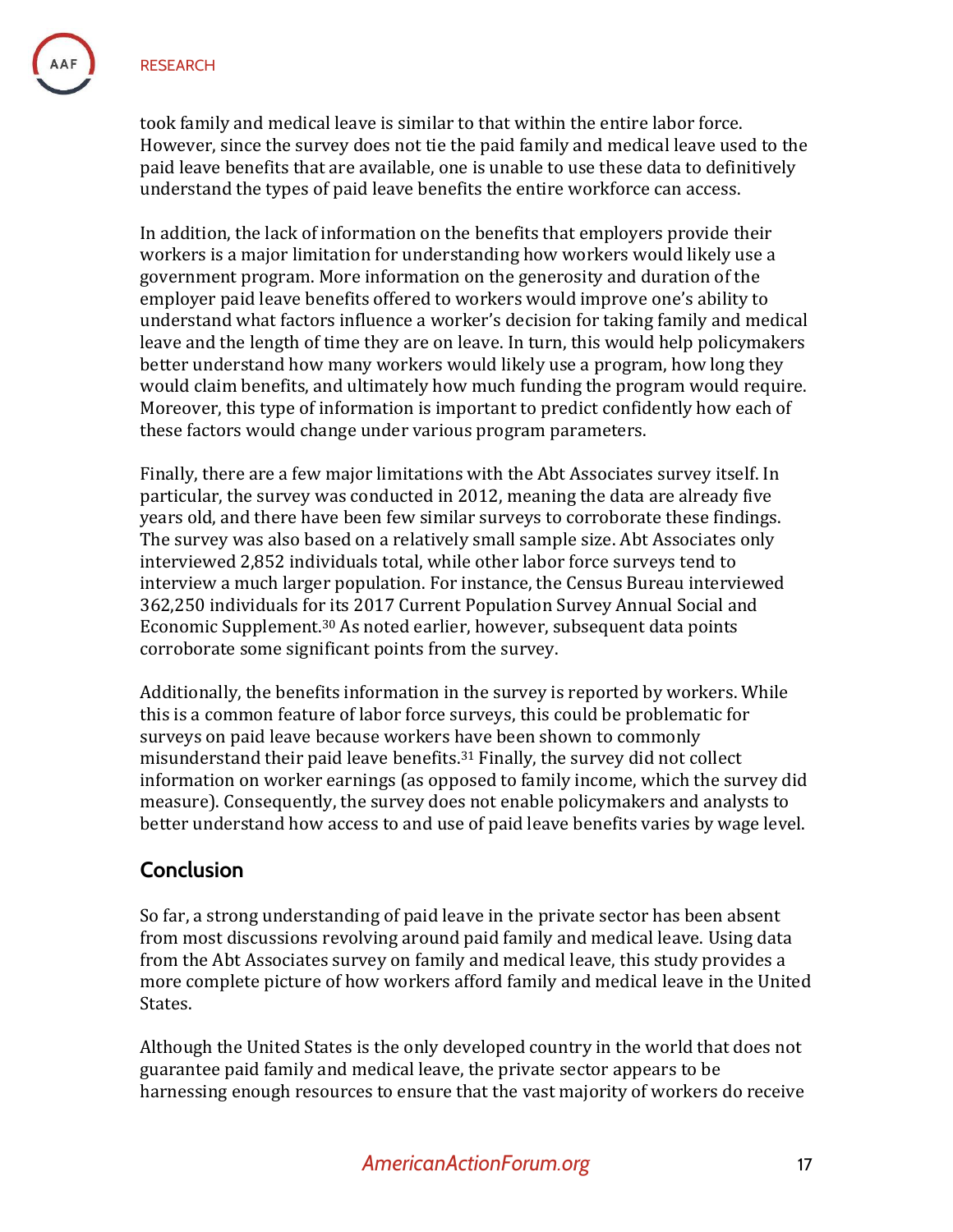$\overline{a}$ 

paid leave for family and medical reasons. In particular, two-thirds of workers who took family and medical leave in 2012 were paid. In order to receive compensation, most workers utilize PTO, which is designed to be used for any reason a worker desires. Meanwhile, the workers who are least likely to be paid are in low-income families, and workers in low-income families who take parental leave are particularly unlikely to be paid.

The findings suggest that the proposals currently under consideration would likely be either unnecessarily large or unable to effectively expand access to the benefit. Yet, proposals that prioritize providing the benefits to low-income families, such as AAF's Earned Income Leave Benefit, would be particularly helpful in expanding access to paid leave. Finally, analysts still lack important data on the benefits that employers offer their workers. Going forward, surveyors must prioritize providing data that enables analysts to better understand how the paid leave benefits that workers utilize relate to the benefits their employers offer.

[https://www.dol.gov/asp/evaluation/fmla/FMLA-2012-Technical-Report.pdf.](https://www.dol.gov/asp/evaluation/fmla/FMLA-2012-Technical-Report.pdf)

[https://www.congress.gov/bill/115th-congress/senate-bill/337.](https://www.congress.gov/bill/115th-congress/senate-bill/337) 

<sup>9</sup> "Strong Families Act," S.1716, 115th Congress, 2017, [https://www.congress.gov/bill/115th](https://www.congress.gov/bill/115th-congress/senate-bill/1716)[congress/senate-bill/1716.](https://www.congress.gov/bill/115th-congress/senate-bill/1716) 

<sup>&</sup>lt;sup>1</sup> Kirsten Gillibrand, "Why Every American Deserves Paid Leave," Thrive Global, Medium, November 30, 2016[, https://journal.thriveglobal.com/why-every-american-deserves-paid-leave-26e31b4f91fc.](https://journal.thriveglobal.com/why-every-american-deserves-paid-leave-26e31b4f91fc) <sup>2</sup> "Family and Medical Leave Act of 1993," H.R.1, 103rd Congress, 1993, [https://www.congress.gov/bill/103rd-congress/house-bill/1.](https://www.congress.gov/bill/103rd-congress/house-bill/1) 

<sup>3</sup> Jacob Alex Klerman, Kelly Daley, and Alyssa Pozniak, "Family and Medical Leave in 2012: Technical Report," US Department of Labor, revised April 2014, pg. 21,

<sup>4</sup> Gretchen Livingston, "Among 41 Nations, U.S. Is the Outlier When It Comes to Paid Parental Leave," Pew Research Center, September 26, 2016, [http://www.pewresearch.org/fact-tank/2016/09/26/u](http://www.pewresearch.org/fact-tank/2016/09/26/u-s-lacks-mandated-paid-parental-leave/)[s-lacks-mandated-paid-parental-leave/.](http://www.pewresearch.org/fact-tank/2016/09/26/u-s-lacks-mandated-paid-parental-leave/)

<sup>5</sup> New York's program began in 2018 and will phase in over the next four years.

<sup>6</sup> California Employment Development Department, "Calculating Disability Insurance Benefit Payment

Amounts," [http://www.edd.ca.gov/disability/Calculating\\_DI\\_Benefit\\_Payment\\_Amounts.htm.](http://www.edd.ca.gov/disability/Calculating_DI_Benefit_Payment_Amounts.htm)

<sup>7</sup> "Family and Medical Insurance Leave Act," S.337, 115th Congress, 2017,

<sup>8</sup> "Tax Cuts and Jobs Act," Conference Report, H.R.1, 115th Congress, 2017, https://files.taxfoundation.org/20171215175456/TCJA Conference Report.pdf.

<sup>10</sup> "Working Families Flexibility Act of 2017," H.R.1180, 115th Congress, 2017, [https://www.congress.gov/bill/115th-congress/house-bill/1180/text.](https://www.congress.gov/bill/115th-congress/house-bill/1180/text)

<sup>11</sup> "Working Parents Flexibility Act of 2017," H.R.2533, 115th Congress, 2017,

[https://www.congress.gov/bill/115th-congress/house-bill/2533.](https://www.congress.gov/bill/115th-congress/house-bill/2533) 

<sup>&</sup>lt;sup>12</sup> "Workflex in the 21st Century Act," H.R.4219, 115th Congress, 2017,

[https://www.congress.gov/bill/115th-congress/house-bill/4219.](https://www.congress.gov/bill/115th-congress/house-bill/4219) 

<sup>13</sup> National Compensation Survey, Bureau of Labor Statistics[, https://www.bls.gov/ncs/home.htm.](https://www.bls.gov/ncs/home.htm) 

<sup>14</sup> Ibid.

<sup>15</sup> Ibid.

<sup>16</sup> "Family and Medical Leave in 2012: Public Use File – For Employees," Abt Associates, Department of Labor, [https://www.dol.gov/whd/fmla/survey/.](https://www.dol.gov/whd/fmla/survey/)

<sup>17</sup> Juliana Horowitz, Kim Parker, Nikki Graf, & Gretchen Livingston, "Americans Widely Support Paid Family and Medical Leave, but Differ Over Specific Policies," Pew Research Center, March

<sup>2017,</sup> [http://www.pewsocialtrends.org/2017/03/23/americans-widely-support-paid-family-and](http://www.pewsocialtrends.org/2017/03/23/americans-widely-support-paid-family-and-medical-leave-but-differ-over-specific-policies/)[medical-leave-but-differ-over-specific-policies/.](http://www.pewsocialtrends.org/2017/03/23/americans-widely-support-paid-family-and-medical-leave-but-differ-over-specific-policies/)